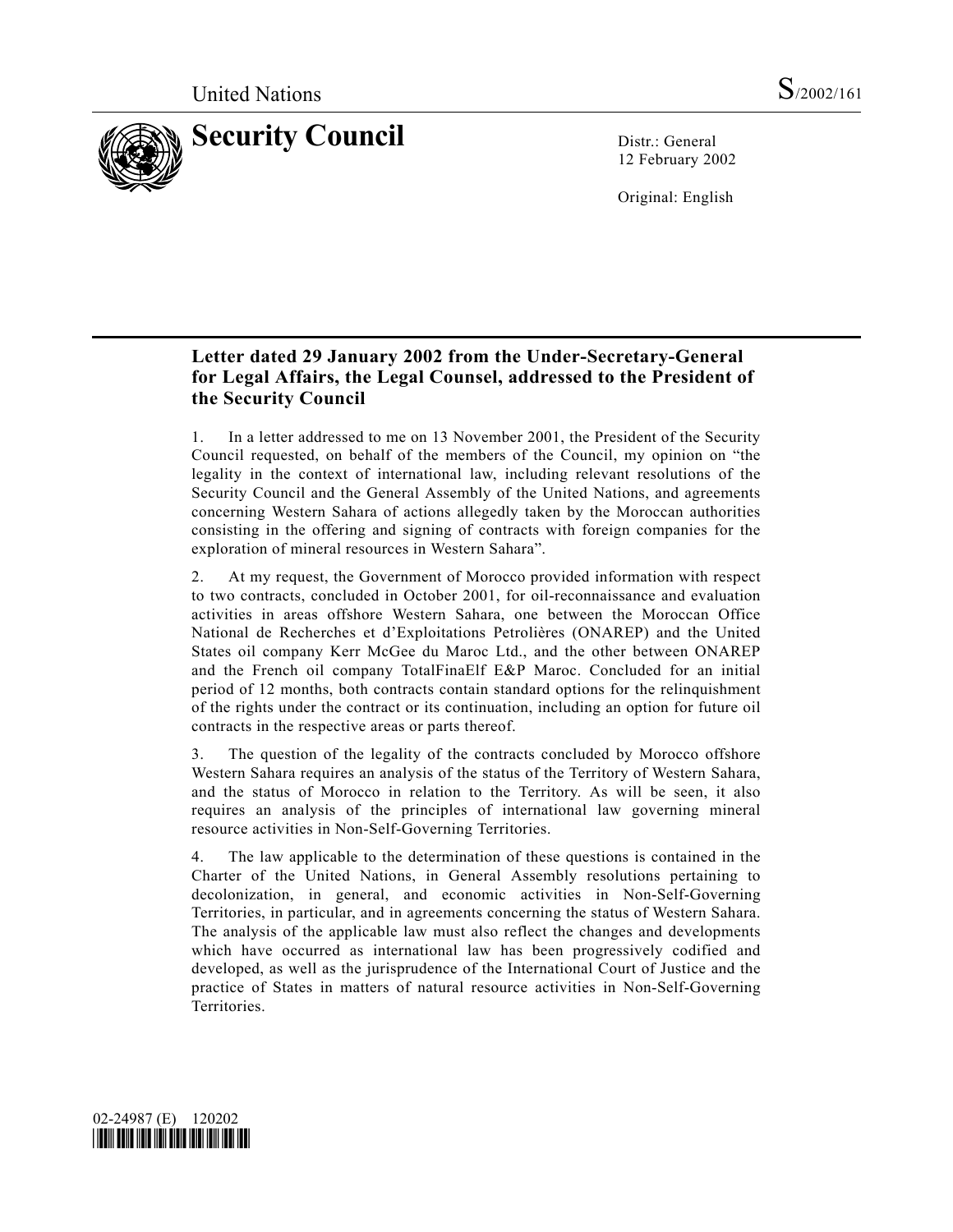### **A. The status of Western Sahara under Moroccan administration**

5. A Spanish protectorate since 1884, Spanish Sahara was included in 1963 in the list of Non-Self-Governing Territories under Chapter XI of the Charter (A/5514, annex III). Beginning in 1962, Spain as administering Power transmitted technical and statistical information on the Territory under Article 73 *e* of the Charter of the United Nations. This information was examined by the Special Committee on the Situation with regard to the Implementation of the Declaration on the Granting of Independence to Colonial Countries and Peoples ("the Special Committee"). In a series of General Assembly resolutions on the question of Spanish/Western Sahara, the applicability to the Territory of the Declaration on the Granting of Independence to Colonial Countries and Peoples (General Assembly resolution 1514 (XV)) was reaffirmed.

6. On 14 November 1975, a Declaration of Principles on Western Sahara was concluded in Madrid between Spain, Morocco and Mauritania ("the Madrid Agreement"), whereby the powers and responsibilities of Spain, as the administering Power of the Territory, were transferred to a temporary tripartite administration. The Madrid Agreement did not transfer sovereignty over the Territory, nor did it confer upon any of the signatories the status of an administering Power, a status which Spain alone could not have unilaterally transferred. The transfer of administrative authority over the Territory to Morocco and Mauritania in 1975 did not affect the international status of Western Sahara as a Non-Self-Governing Territory.

7. On 26 February 1976, Spain informed the Secretary-General that as of that date it had terminated its presence in Western Sahara and relinquished its responsibilities over the Territory, thus leaving it in fact under the administration of both Morocco and Mauritania in their respective controlled areas. Following the withdrawal of Mauritania from the Territory in 1979, upon the conclusion of the Mauritano-Sahraoui agreement of 19 August 1979 (S/13503, annex I), Morocco has administered the Territory of Western Sahara alone. Morocco, however, is not listed as the administering Power of the Territory in the United Nations list of Non-Self-Governing Territories, and has, therefore, not transmitted information on the Territory in accordance with Article 73 *e* of the Charter of the United Nations.

8. Notwithstanding the foregoing, and given the status of Western Sahara as a Non-Self-Governing Territory, it would be appropriate for the purposes of the present analysis to have regard to the principles applicable to the powers and responsibilities of an administering Power in matters of mineral resource activities in such a Territory.

## **B. The law applicable to mineral resource activities in Non-Self-Governing Territories**

9. Article 73 of the Charter of the United Nations lays down the fundamental principles applicable to Non-Self-Governing Territories. Members of the United Nations who assumed responsibilities for the administration of these Territories have thereby recognized the principle that the interests of the inhabitants of these Territories are paramount, and have accepted as a sacred trust the obligation to promote to the utmost the well-being of the inhabitants of these Territories. Under Article 73 *e* of the Charter, they are required to transmit regularly to the Secretary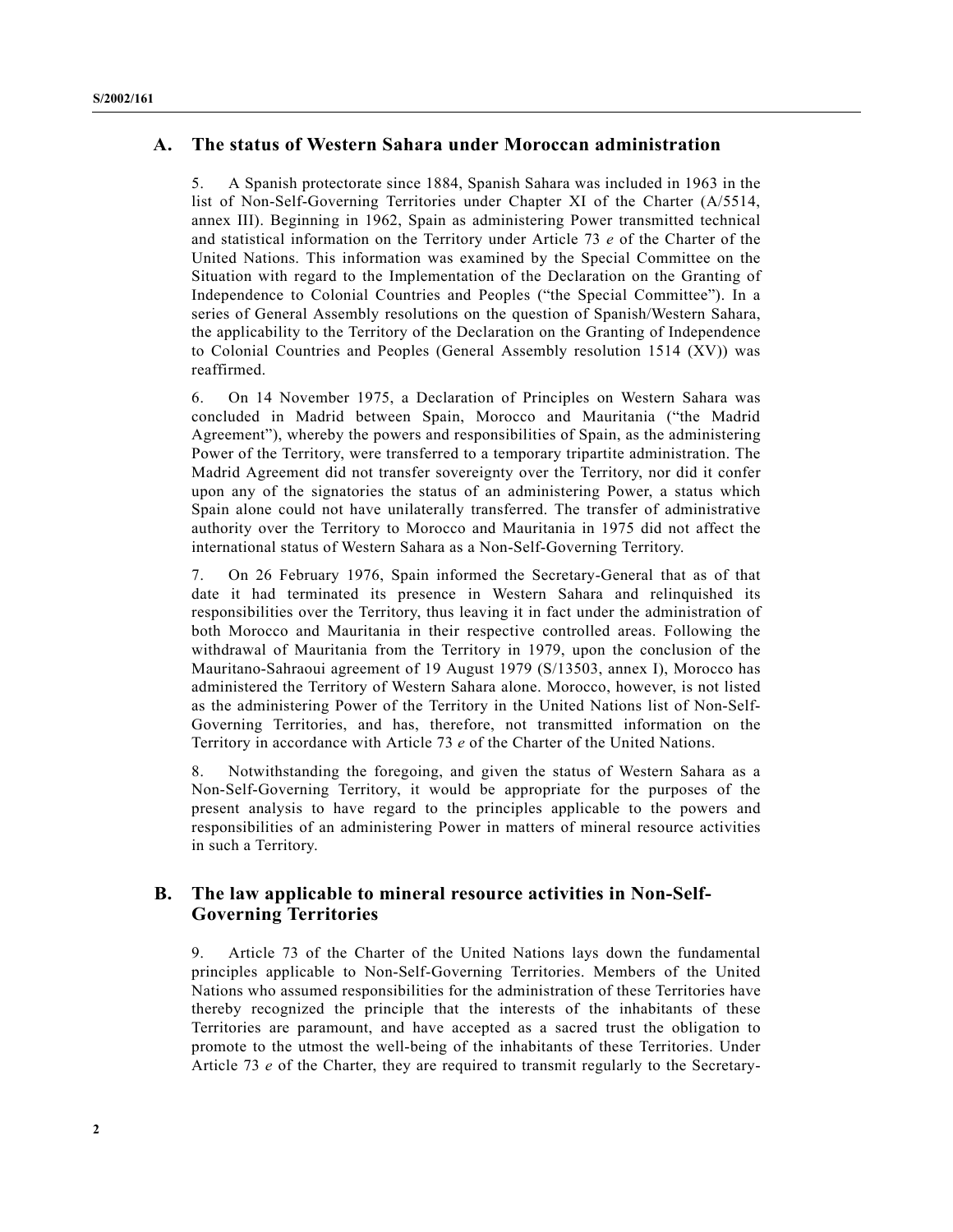General for information purposes statistical and other information of a technical nature relating to economic, social, and educational conditions in the Territories under their administration.

10. The legal regime applicable to Non-Self-Governing Territories was further developed in the practice of the United Nations and, more specifically, in the Special Committee and the General Assembly. Resolutions of the General Assembly adopted under the agenda item entitled "Implementation of the Declaration on the Granting of Independence to Colonial Countries and Peoples" called upon the administering Powers to ensure that all economic activities in the Non-Self-Governing Territories under their administration did not adversely affect the interests of the peoples of such Territories, but were instead directed towards assisting them in the exercise of their right to self-determination. The Assembly also consistently urged the administering Powers to safeguard and guarantee the inalienable rights of the peoples of those Territories to their natural resources, and to establish and maintain control over the future development of those resources (resolutions 35/118 of 11 December 1980, 52/78 of 10 December 1997, 54/91 of 6 December 1999, 55/147 of 8 December 2000 and 56/74 of 10 December 2001).

11. In the resolutions adopted under the agenda item entitled "Activities of foreign economic and other interests which impede the implementation of the Declaration on the Granting of Independence to Colonial Countries and Peoples in Territories under colonial domination", the General Assembly reiterated that "the exploitation and plundering of the marine and other natural resources of colonial and Non-Self-Governing Territories by foreign economic interests, in violation of the relevant resolutions of the United Nations, is a threat to the integrity and prosperity of those Territories", and that "any administering Power that deprives the colonial peoples of Non-Self-Governing Territories of the exercise of their legitimate rights over their natural resources ... violates the solemn obligations it has assumed under the Charter of the United Nations" (resolutions 48/46 of 10 December 1992 and 49/40 of 9 December 1994).

12. In an important evolution of this doctrine, the General Assembly, in its resolution 50/33 of 6 December 1995, drew a distinction between economic activities that are detrimental to the peoples of these Territories and those directed to benefit them. In paragraph 2 of that resolution, the General Assembly affirmed "the value of foreign economic investment undertaken in collaboration with the peoples of the Non-Self-Governing Territories and in accordance with their wishes in order to make a valid contribution to the socio-economic development of the Territories". This position has been affirmed by the General Assembly in later resolutions (resolutions 52/72 of 10 December 1997, 53/61 of 3 December 1998, 54/84 of 6 December 1999, 55/138 of 8 December 2000 and 56/66 of 10 December 2001).

13. The question of Western Sahara has been dealt with both by the General Assembly, as a question of decolonization, and by the Security Council, as a question of peace and security. The Council was first seized of the matter in 1975, and in its resolutions 377 (1975) of 22 October 1975 and 379 (1975) of 2 November 1975 it requested the Secretary-General to enter into consultations with the parties. Since 1988, in particular, when Morocco and the Frente Popular para la Liberacíon de Saguia el-Hamra y del Río de Oro (Frente POLISARIO) agreed, in principle, to the settlement proposals of the Secretary-General and the Chairman of the Organization of African Unity, the political process aiming at a peaceful settlement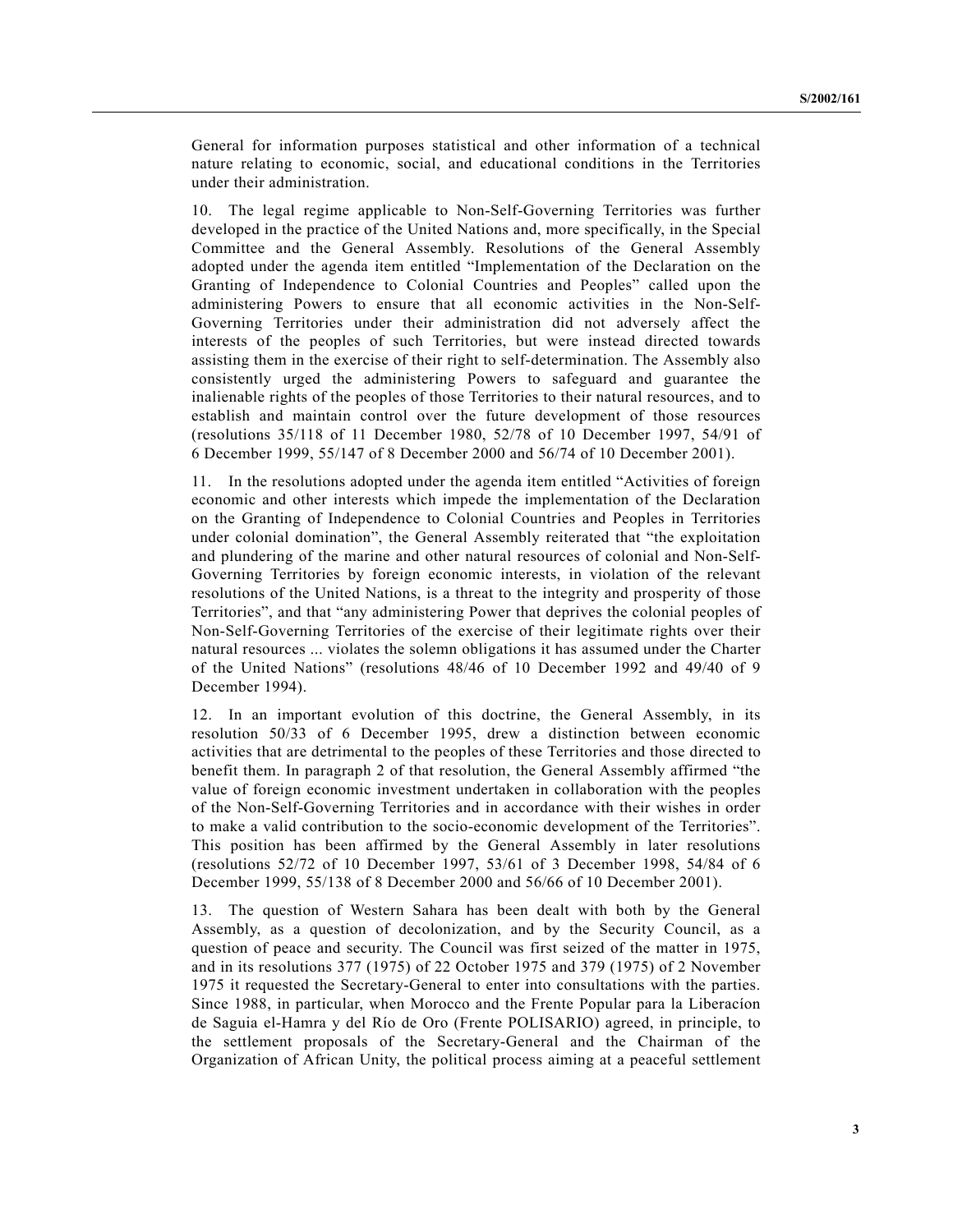of the question of Western Sahara has been under the purview of the Council. For the purposes of the present analysis, however, the body of Security Council resolutions pertaining to the political process is not relevant to the legal regime applicable to mineral resource activities in Non-Self-Governing Territories and for this reason is not dealt with in detail in the present letter.

14. The principle of "permanent sovereignty over natural resources" as the right of peoples and nations to use and dispose of the natural resources in their territories in the interest of their national development and well-being was established by the General Assembly in its resolution 1803 (XVII) of 14 December 1962. It has since been reaffirmed in the 1966 International Covenants on Economic, Social and Cultural Rights and on Civil and Political Rights, as well as in subsequent General Assembly resolutions, most notably, resolution 3201 (S-VI) of 1 May 1974, entitled "Declaration on the Establishment of a New International Economic Order", and resolution 3281 (XXIX) of 12 December 1974, containing the Charter of Economic Rights and Duties of States. While the legal nature of the core principle of "permanent sovereignty over natural resources", as a corollary to the principle of territorial sovereignty or the right of self-determination, is indisputably part of customary international law, its exact legal scope and implications are still debatable. In the present context, the question is whether the principle of "permanent sovereignty" prohibits *any* activities related to natural resources undertaken by an administering Power (cf. para. 8 above) in a Non-Self-Governing Territory, or only those which are undertaken in disregard of the needs, interests and benefits of the people of that Territory.

### **C. The case law of the International Court of Justice**

15. The question of natural resource exploitation by administering Powers in Non-Self-Governing Territories was brought before the International Court of Justice in the case of *East Timor* (*Portugal v. Australia)* and the case concerning *Certain Phosphate Lands in Nauru* (*Nauru v. Australia*). In neither case, however, was the question of the legality of resource exploitation activities in Non-Self-Governing Territories conclusively determined.

16. In the case of *East Timor*, Portugal argued that in negotiating with Indonesia an agreement on the exploration and exploitation of the continental shelf in the area of the Timor Gap, Australia had failed to respect the right of the people of East Timor to permanent sovereignty over its natural wealth and resources, and the powers and rights of Portugal as the administering Power of East Timor. In the absence of Indonesia's participation in the proceedings, the International Court of Justice concluded that it lacked jurisdiction.

17. In the *Nauru Phosphate* case, Nauru claimed the rehabilitation of certain phosphate lands worked out before independence in the period of the trusteeship administration by Australia, New Zealand and the United Kingdom of Great Britain and Northern Ireland. Nauru argued that the principle of permanent sovereignty over natural resources was breached in circumstances in which a major resource was depleted on grossly inequitable terms and its extraction involved the physical reduction of the land. Following the judgment on the Preliminary Objections, the parties reached a settlement and a judgment on the merits was no longer required.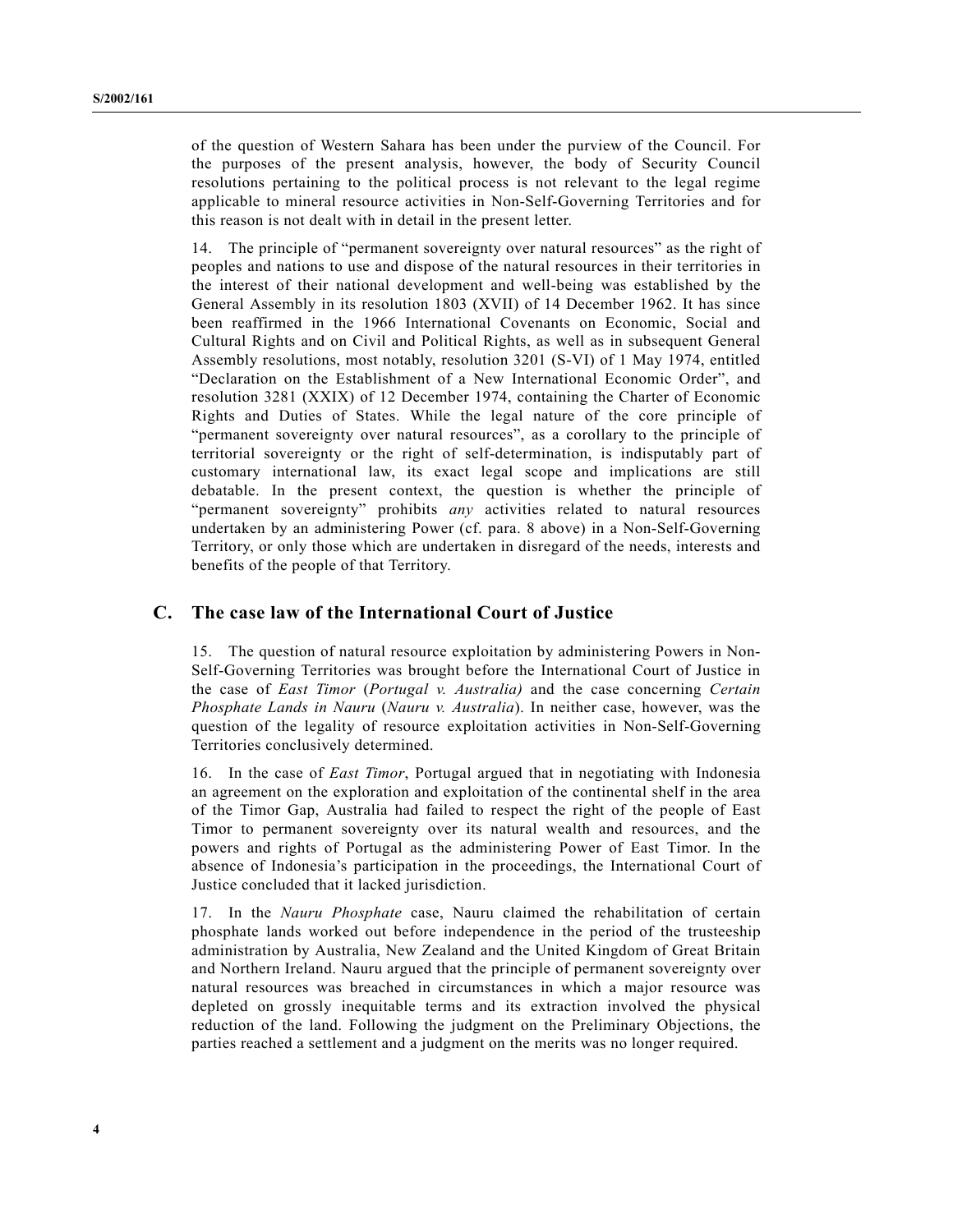### **D. The Practice of States**

18. In the recent practice of States, cases of resource exploitation in Non-Self-Governing Territories have, for obvious reasons, been few and far apart. In 1975, the United Nations Visiting Mission to Spanish Sahara reported that at the time of the visit, four companies held prospecting concessions in offshore Spanish Sahara. In discussing the exploitation of phosphate deposits in the region of Bu Craa with Spanish officials, the Mission was told that the revenues expected to accrue would be used for the benefit of the Territory, that Spain recognized the sovereignty of the Saharan population over the Territory's natural resources and that, apart from the return of its investment, Spain laid no claim to benefit from the proceeds (A/10023/Rev.1, p. 52).

19. The exploitation of uranium and other natural resources in Namibia by South Africa and a number of Western multinational corporations was considered illegal under Decree No. 1 for the Protection of the Natural Resources of Namibia, enacted in 1974 by the United Nations Council for Namibia, and was condemned by the General Assembly (resolutions 36/51 of 24 November 1981 and 39/42 of 5 December 1984). The case of Namibia, however, must be seen in the light of Security Council resolution 276 (1970) of 30 January 1970, in which the Council declared that the continued presence of South Africa in Namibia was illegal and that consequently all acts taken by the Government of South Africa were illegal and invalid.

20. The case of East Timor under the United Nations Transitional Administration in East Timor (UNTAET) is unique in that, while UNTAET is not an administering Power within the meaning of Article 73 of the Charter of the United Nations, East Timor is still technically listed as a Non-Self-Governing Territory. By the time UNTAET was established in October 1999, the Timor Gap Treaty was fully operational and concessions had been granted in the Zone of Cooperation by Indonesia and Australia, respectively. In order to ensure the continuity of the practical arrangements under the Timor Gap Treaty, UNTAET, acting on behalf of East Timor, concluded on 10 February 2000 an Exchange of Letters with Australia for the continued operation of the terms of the Treaty. Two years later, in anticipation of independence, UNTAET, acting on behalf of East Timor, negotiated with Australia a draft "Timor Sea Arrangement" which will replace the Timor Gap Treaty upon the independence of East Timor. In concluding the agreement for the exploration and exploitation of oil and natural gas deposits in the continental shelf of East Timor, UNTAET, on both occasions, consulted fully with representatives of the East Timorese people, who participated actively in the negotiations.

#### **E. Conclusions**

21. The question addressed to me by the Security Council, namely, "the legality … of actions allegedly taken by the Moroccan authorities consisting in the offering and signing of contracts with foreign companies for the exploration of mineral resources in Western Sahara", has been analysed by analogy as part of the more general question of whether mineral resource activities in a Non-Self-Governing Territory by an administering Power are illegal, as such, or only if conducted in disregard of the needs and interests of the people of that Territory. An analysis of the relevant provisions of the Charter of the United Nations, General Assembly resolutions, the